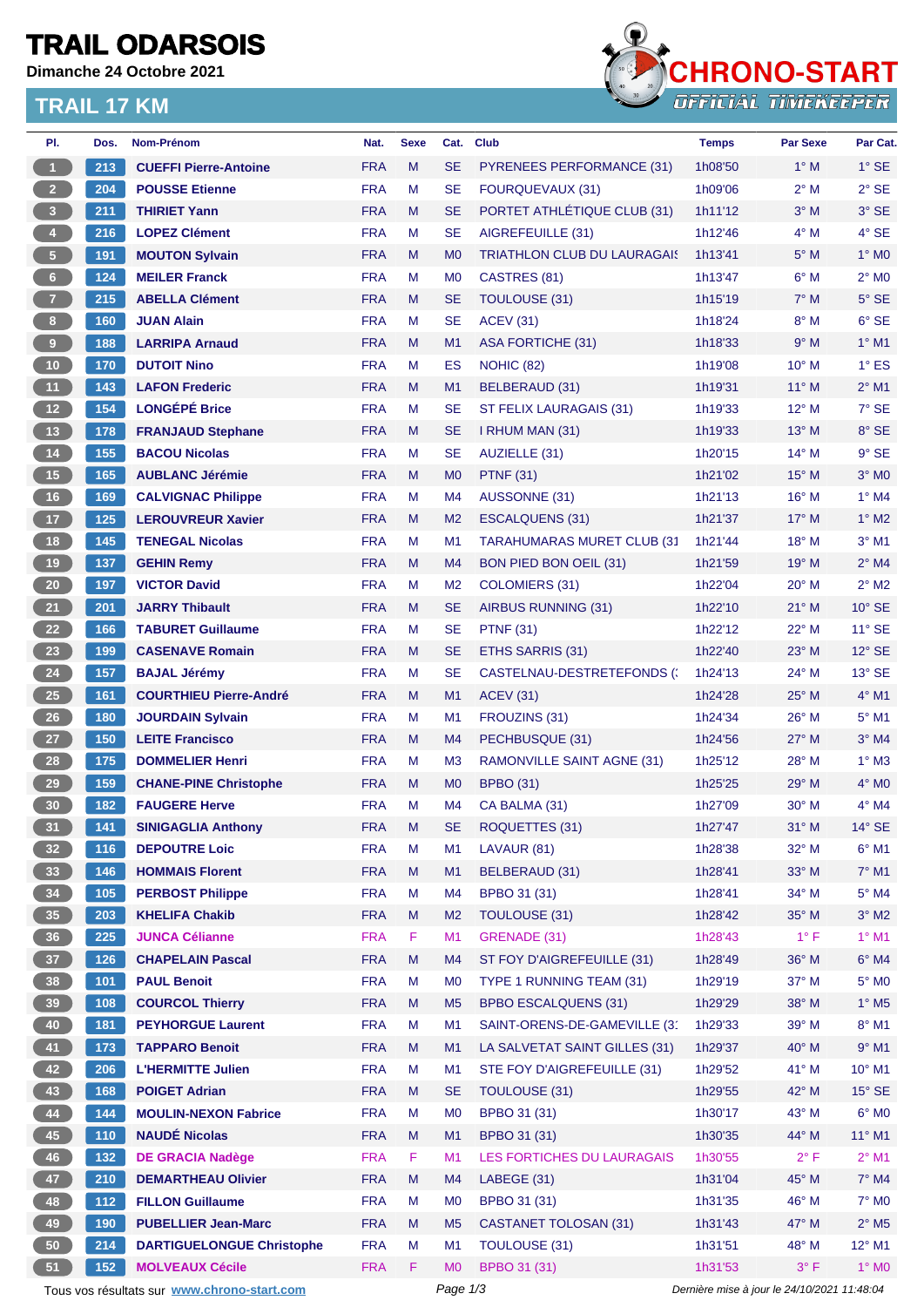# **TRAIL ODARSOIS**

**Dimanche 24 Octobre 2021**

### **TRAIL 17 KM**



| PI.   | Dos.  | Nom-Prénom                                  | Nat.       | <b>Sexe</b> | Cat.           | <b>Club</b>                          | <b>Temps</b>                                | <b>Par Sexe</b> | Par Cat.                 |
|-------|-------|---------------------------------------------|------------|-------------|----------------|--------------------------------------|---------------------------------------------|-----------------|--------------------------|
| 52    | 193   | <b>LANGLOIS Benjamin</b>                    | <b>FRA</b> | M           | M <sub>0</sub> | <b>SAINT-ORENS DE GAMEVILLE (31)</b> | 1h32'31                                     | 49° M           | 8° MO                    |
| 53    | 103   | <b>MARAVAL Michel</b>                       | <b>FRA</b> | М           | M <sub>2</sub> | BPBO 31 (31)                         | 1h32'43                                     | $50^\circ$ M    | $4^\circ$ M2             |
| 54    | $184$ | <b>PAULMIER Thierry</b>                     | <b>FRA</b> | M           | M <sub>2</sub> | RAMONVILLE ST AGNE (31)              | 1h32'46                                     | 51° M           | $5^\circ$ M2             |
| 55    | 123   | <b>BOUQUET Jean-Christophe</b>              | <b>FRA</b> | M           | ES             | TOULOUSE (31)                        | 1h32'53                                     | 52° M           | $2^{\circ}$ ES           |
| 56    | 139   | <b>MACHADO Celine</b>                       | <b>FRA</b> | F           | M <sub>2</sub> | STADE TOULOUSAIN ATHLETISM           | 1h33'16                                     | $4^{\circ}$ F   | $1^\circ$ M2             |
| 57    | 177   | <b>BERNARD Jerome</b>                       | <b>FRA</b> | M           | M <sub>2</sub> | BPBO31 (31)                          | 1h34'13                                     | 53° M           | $6^{\circ}$ M2           |
| 58    | 162   | <b>DESNOES David</b>                        | <b>FRA</b> | M           | <b>SE</b>      | CASTANET TOLOSAN (31)                | 1h35'26                                     | 54° M           | $16^\circ$ SE            |
| 59    | 176   | <b>PELAUT Bruno</b>                         | <b>FRA</b> | M           | M <sub>3</sub> | MIREPOIX SUR TARN (31)               | 1h35'33                                     | 55° M           | $2^{\circ}$ M3           |
| 60    | 223   | <b>VIDALENC Laurent</b>                     | <b>FRA</b> | M           | M <sub>5</sub> | <b>LES COUSTALATS (31)</b>           | 1h35'40                                     | 56° M           | $3°$ M <sub>5</sub>      |
| 61    | 189   | <b>HENRY Jean-Baptiste</b>                  | <b>FRA</b> | М           | M <sub>1</sub> | BPBO 31 (31)                         | 1h35'50                                     | 57° M           | 13° M1                   |
| 62    | 153   | <b>GRESSIER Pascal</b>                      | <b>FRA</b> | M           | M4             | SAINT-ORENS DE GAMEVILLE (31         | 1h35'54                                     | 58° M           | 8° M4                    |
| 63    | 207   | <b>BLANC Julien</b>                         | <b>FRA</b> | м           | M <sub>0</sub> | VAL31 (31)                           | 1h35'55                                     | 59° M           | $9°$ M <sub>0</sub>      |
| 64    | 114   | <b>CASTELLA David</b>                       | <b>FRA</b> | M           | M <sub>2</sub> | BPBO 31 (31)                         | 1h36'00                                     | $60^\circ$ M    | $7^\circ$ M2             |
| 65    | 192   | <b>GAUDE Jean-Michel</b>                    | <b>FRA</b> | M           | M <sub>5</sub> | LABEGE (31)                          | 1h36'37                                     | $61^\circ$ M    | $4^\circ$ M <sub>5</sub> |
| 66    | 128   | <b>EL HOLOUI Karim</b>                      | <b>MAR</b> | M           | M <sub>0</sub> | <b>TOULOUSE (31)</b>                 | 1h36'37                                     | 62° M           | 10° MO                   |
| 67    | 135   | <b>PASTOR Brigitte</b>                      | <b>FRA</b> | F           | M <sub>5</sub> | <b>SAINT ORENS DE GAMEVILLE (31)</b> | 1h36'40                                     | $5^{\circ}$ F   | $1^\circ$ M <sub>5</sub> |
| 68    | 195   | <b>LUMENS Guillaume</b>                     | <b>BEL</b> | M           | M <sub>1</sub> | <b>TEAM SAINT-FEUILLIEN (34)</b>     | 1h36'46                                     | 63° M           | 14° M1                   |
| 69    | 194   | <b>LUMENS Jeff</b>                          | <b>BEL</b> | М           | M <sub>2</sub> | <b>TEAM SAINT-FEUILLIEN (31)</b>     | 1h36'48                                     | 64° M           | $8^\circ$ M2             |
| 70    | 186   | <b>BEQUET Stephane</b>                      | <b>FRA</b> | M           | M3             | BALMA (31)                           | 1h36'57                                     | 65° M           | $3°$ M <sub>3</sub>      |
| 71    | 224   | <b>BAZELOT Fabrice</b>                      | <b>FRA</b> | М           | M <sub>3</sub> | <b>LES COUSTALATS (31)</b>           | 1h37'21                                     | $66^{\circ}$ M  | $4^\circ$ M3             |
| 72    | 183   | <b>CHARCOSSET Jean-Luc</b>                  | <b>FRA</b> | M           | M4             | <b>BELBERAUD (31)</b>                | 1h37'42                                     | $67^\circ$ M    | $9°$ M4                  |
| 73    | 200   | <b>MAILLAND Vanessa</b>                     | <b>FRA</b> | F           | M <sub>0</sub> | <b>ODARS (31)</b>                    | 1h37'53                                     | $6^{\circ}$ F   | $2^{\circ}$ MO           |
| 74    | 164   | <b>CROUE Hugo</b>                           | <b>FRA</b> | M           | <b>SE</b>      | ODARS (31)                           | 1h38'04                                     | $68^\circ$ M    | $17^\circ$ SE            |
| $75$  | 185   | <b>BONNEFOY Sebastien</b>                   | <b>FRA</b> | М           | M <sub>1</sub> | VILLENEUVE LS BOULOC (31)            | 1h38'05                                     | $69^\circ$ M    | $15^{\circ}$ M1          |
| 76    | 117   | <b>LECARPENTIER Mathys</b>                  | <b>FRA</b> | M           | JU             | PEYMEINADE (06)                      | 1h38'31                                     | 70° M           | $1^\circ$ JU             |
| 77    | 187   | <b>MAZIERES Michelle</b>                    | <b>FRA</b> | F           | M <sub>4</sub> | STE FOY DAIGREFEUILLE (31)           | 1h39'16                                     | $7^\circ$ F     | $1°$ M4                  |
| 78    | 102   | <b>ROBERT Jean-Paul</b>                     | <b>FRA</b> | M           | M3             | BPBO ESCALQUENS (31)                 | 1h39'24                                     | 71° M           | $5^\circ$ M3             |
| 79    | 138   | <b>BRACHET David</b>                        | <b>FRA</b> | М           | M <sub>0</sub> | CARAGOUDES (31)                      | 1h39'45                                     | $72^{\circ}$ M  | 11° MO                   |
| 80    | 140   | <b>DARRIS Pierre</b>                        | <b>FRA</b> | M           | M <sub>0</sub> | BALMA (31)                           | 1h39'45                                     | $73^\circ$ M    | $12^{\circ}$ MO          |
| 81    | 109   | <b>BASSI Jean Marc</b>                      | <b>FRA</b> | M           | M <sub>3</sub> | <b>AUCAMVILLE (31)</b>               | 1h40'49                                     | 74° M           | $6^\circ$ M3             |
| 82    | 104   | ** Anonymat du Participant **               | <b>FRA</b> | F           | M <sub>2</sub> | <b>BPBO</b> (31)                     | 1h40'52                                     | $8^{\circ}$ F   | $2^{\circ}$ M2           |
| 83    | 221   | <b>PENOT Romain</b>                         | <b>FRA</b> | M           | <b>SE</b>      | LES POULETS CATALANE (66)            | 1h40'58                                     | 75° M           | $18^\circ$ SE            |
| 84    | 218   | <b>PERONNAUD Lionnel</b>                    | <b>FRA</b> | M           | M <sub>2</sub> | <b>AUCAMVILLE (31)</b>               | 1h41'03                                     | 76° M           | $9°$ M2                  |
| 85    | 222   | <b>ROMEER Charles</b>                       | <b>FRA</b> | M           | M <sub>0</sub> | TOULOUSE (31)                        | 1h41'11                                     | 77° M           | 13° MO                   |
| 86    | 198   | <b>RAYNAUD Christian</b>                    | <b>FRA</b> | M           | M7             | ROQUES (31)                          | 1h41'17                                     | 78° M           | $1^\circ$ M7             |
| 87    | 158   | ** Anonymat du Participant **               | <b>FRA</b> | M           | M <sub>3</sub> | LHERM (31)                           | 1h41'41                                     | 79° M           | $7^\circ$ M3             |
| 88    | 136   | <b>DUJARDIN Clémentine</b>                  | <b>FRA</b> | F           | M1             | <b>BEAUZELLE (31)</b>                | 1h41'41                                     | 9° F            | $3°$ M1                  |
| 89    | 219   | <b>GUIBBERT Nelly</b>                       | <b>FRA</b> | F           | M <sub>0</sub> | CA BALMA (31)                        | 1h42'16                                     | $10^{\circ}$ F  | $3°$ MO                  |
| 90    | 220   | <b>SAINTE ROMAINE Marcel</b>                | <b>FRA</b> | ${\sf M}$   | M7             | MAZAMET (81)                         | 1h42'25                                     | 80° M           | $2^{\circ}$ M7           |
| 91    | 151   | <b>VIALLARD Coraline</b>                    | <b>FRA</b> | F           | M <sub>0</sub> | ST FELIX LAURAGAIS (31)              | 1h42'43                                     | $11^{\circ}$ F  | $4^\circ$ MO             |
| 92    | 174   | <b>SEBILLE Pascale</b>                      | <b>FRA</b> | F           | M4             | <b>COURIR FONSEGRIVES (31)</b>       | 1h42'48                                     | $12^{\circ}$ F  | $2^{\circ}$ M4           |
| 93    | 196   | <b>AUTHIER Laure</b>                        | <b>FRA</b> | F           | M1             | LES FOYS SONNES (31)                 | 1h43'34                                     | $13^{\circ}$ F  | $4^{\circ}$ M1           |
| 94    | 142   | <b>BOUSSION Jean Luc</b>                    | <b>FRA</b> | M           | M <sub>4</sub> | <b>GRATENTOUR (31)</b>               | 1h44'10                                     | 81° M           | 10° M4                   |
| 95    | 208   | <b>ROPITAL Christine</b>                    | <b>FRA</b> | F           | M <sub>2</sub> | VAL31 (31)                           | 1h44'49                                     | $14^{\circ}$ F  | $3°$ M2                  |
| 96    | 171   | <b>LECHEVALIER Sarah</b>                    | <b>FRA</b> | F           | <b>SE</b>      | <b>TOULOUSE (31)</b>                 | 1h45'16                                     | $15^{\circ}$ F  | $1^\circ$ SE             |
| 97    | 172   | <b>ANTIQUI Yazid</b>                        | <b>FRA</b> | M           | <b>SE</b>      | TOULOUSE (31)                        | 1h45'17                                     | 82° M           | 19° SE                   |
| 98    | 205   | <b>L'HERMITTE Célia</b>                     | <b>FRA</b> | F.          | M1             | STE FOY D'AIGREFEUILLE (31)          | 1h45'34                                     | $16^{\circ}$ F  | $5^\circ$ M1             |
| 99    | 202   | <b>AUBOURG David</b>                        | <b>FRA</b> | M           | M1             | PECHABOU (31)                        | 1h47'02                                     | 83° M           | 16° M1                   |
| (100) | 131   | <b>AMBIAUD Eric</b>                         | <b>FRA</b> | M           | M3             | <b>CASTANET TOLOSAN (31)</b>         | 1h47'37                                     | 84° M           | $8^\circ$ M3             |
| $101$ | 129   | <b>DOBBELAERE Anthony</b>                   | <b>FRA</b> | M           | M <sub>0</sub> | TOULOUSE (31)                        | 1h47'59                                     | 85° M           | 14° M0                   |
| $102$ | 167   | <b>COUDERT Christophe</b>                   | <b>FRA</b> | M           | M <sub>3</sub> | TOULOUSE (31)                        | 1h48'19                                     | 86° M           | $9°$ M3                  |
|       |       | Tous vos résultats sur www.chrono-start.com |            |             | Page 2/3       |                                      | Dernière mise à jour le 24/10/2021 11:48:04 |                 |                          |